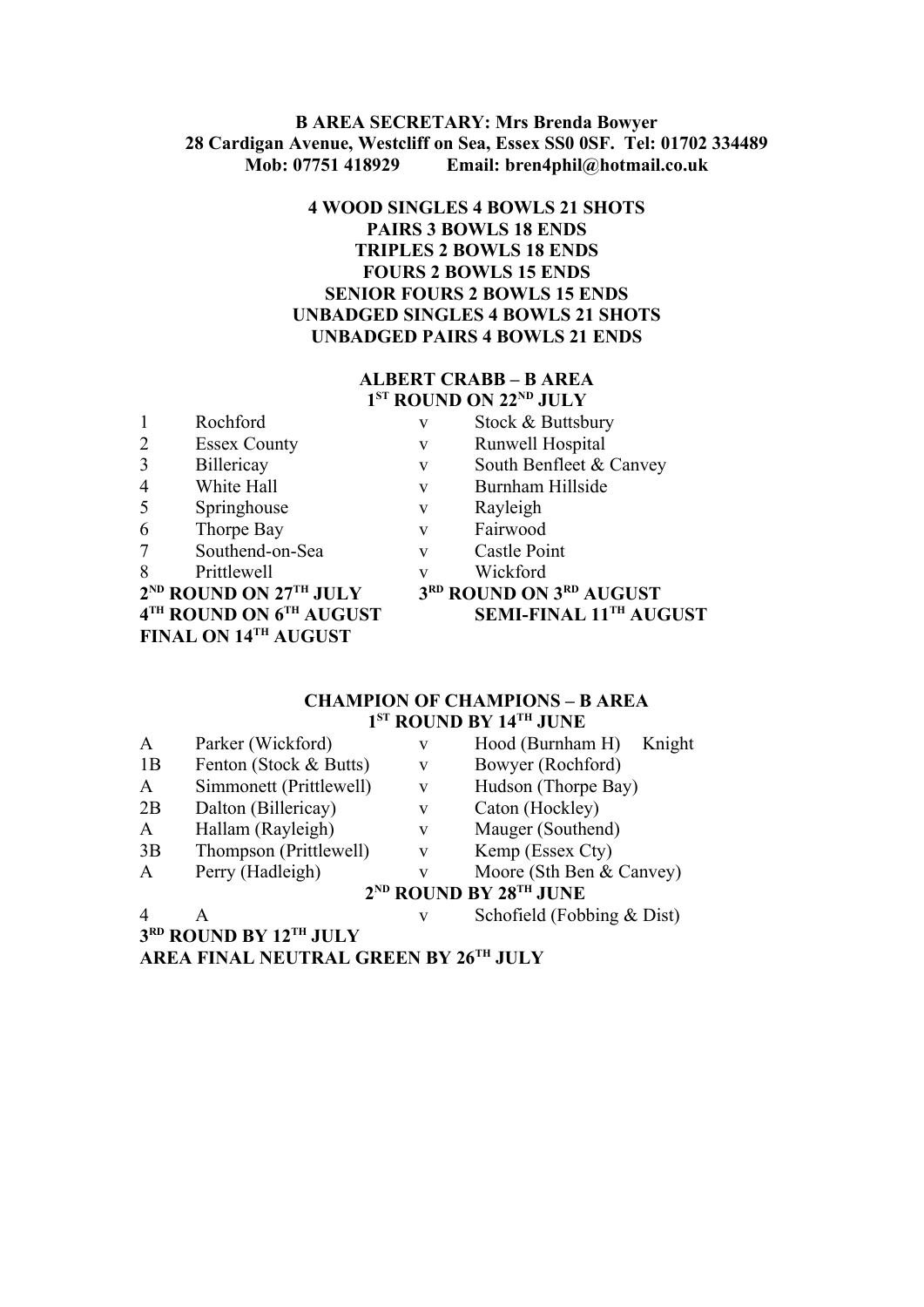# **CHAMPIONSHIP FOURS – B AREA 1 ST ROUND ON 30TH JUNE**

| $\mathbf{A}$   | Holton, Stenson,             | V            | Fenton, Stanton,                              |
|----------------|------------------------------|--------------|-----------------------------------------------|
|                | Horrex, Quinnell (Roch)      |              | Chandler, Piper (Stock & Butts)               |
| 1B             | Clark, Riley,                | V            | White, Thomas,                                |
|                | Score E, Pitts (Spring)      |              | Mizen, Deacon (Runwell)                       |
| A              | Seal, Taylor,                | V            | Ward, Graseman,                               |
|                | Green, Howard (Fair)         |              | Weedon, Stonestreet (Thorpe Bay)              |
| 2B             | Furne, Wooderson,            | $\mathbf{V}$ | Day, McCloud,                                 |
|                | Perry, Mayhead (Had)         |              | Miller, Bowyer (Roch)                         |
|                |                              |              | 2 <sup>ND</sup> ROUND ON 2 <sup>ND</sup> JULY |
| 3              | Paternoster, Snell,          | $\mathbf{V}$ | Harrington, Wilson E,                         |
|                | Pigram, Palmer (Ing)         |              | Dyckhoff, Wilson M (Stock & Butts)            |
| $\overline{4}$ | Kemp, Lee                    | V            | Cox, Clark,                                   |
|                | Spriggs, Robinson (Ess. Cty) |              | Schofield, Dawes (Fobb & Dist)                |
|                |                              |              | 3RD ROUND ON 5TH JULY                         |
|                |                              |              | <b>AREA FINAL NEUTRAL GREEN ON 8TH JULY</b>   |

#### **CHAMPIONSHIP SENIOR FOURS – B AREA 1 ST ROUND ON 14TH JULY**

| $\mathbf{A}$   | Paternoster, Snell,       | V | Lawrence, Phillips,                            |
|----------------|---------------------------|---|------------------------------------------------|
|                | Pigram, Palmer (Ing)      |   | Hyland, Dalton (Bill)                          |
|                |                           |   | 2 <sup>ND</sup> ROUND ON 16 <sup>TH</sup> JULY |
|                | A                         | V | Cox, Clark,                                    |
|                |                           |   | Schofield, Dawes (Fobb & Dist)                 |
| $\overline{2}$ | Dixon, Martin,            | V | Fenton, Stanton,                               |
|                | Nichols, Bates (Bill)     |   | Robinson, Chandler (Stock & Butts)             |
| 3              | ANO, Soar,                | V | Lucock, Seal,                                  |
|                | Collins, Bowyer (Roch)    |   | Taylor, Howard (Fairwood)                      |
| 4              | Perry, Furne,             | V | Ethington, Potton,                             |
|                | Wooderson, McGregor (Had) |   | Bouttell, Burnett (Till)                       |
|                | 3RD ROUND ON 19TH JULY    |   |                                                |
|                |                           |   |                                                |

**AREA FINAL NEUTRAL GREEN ON 21ST JULY**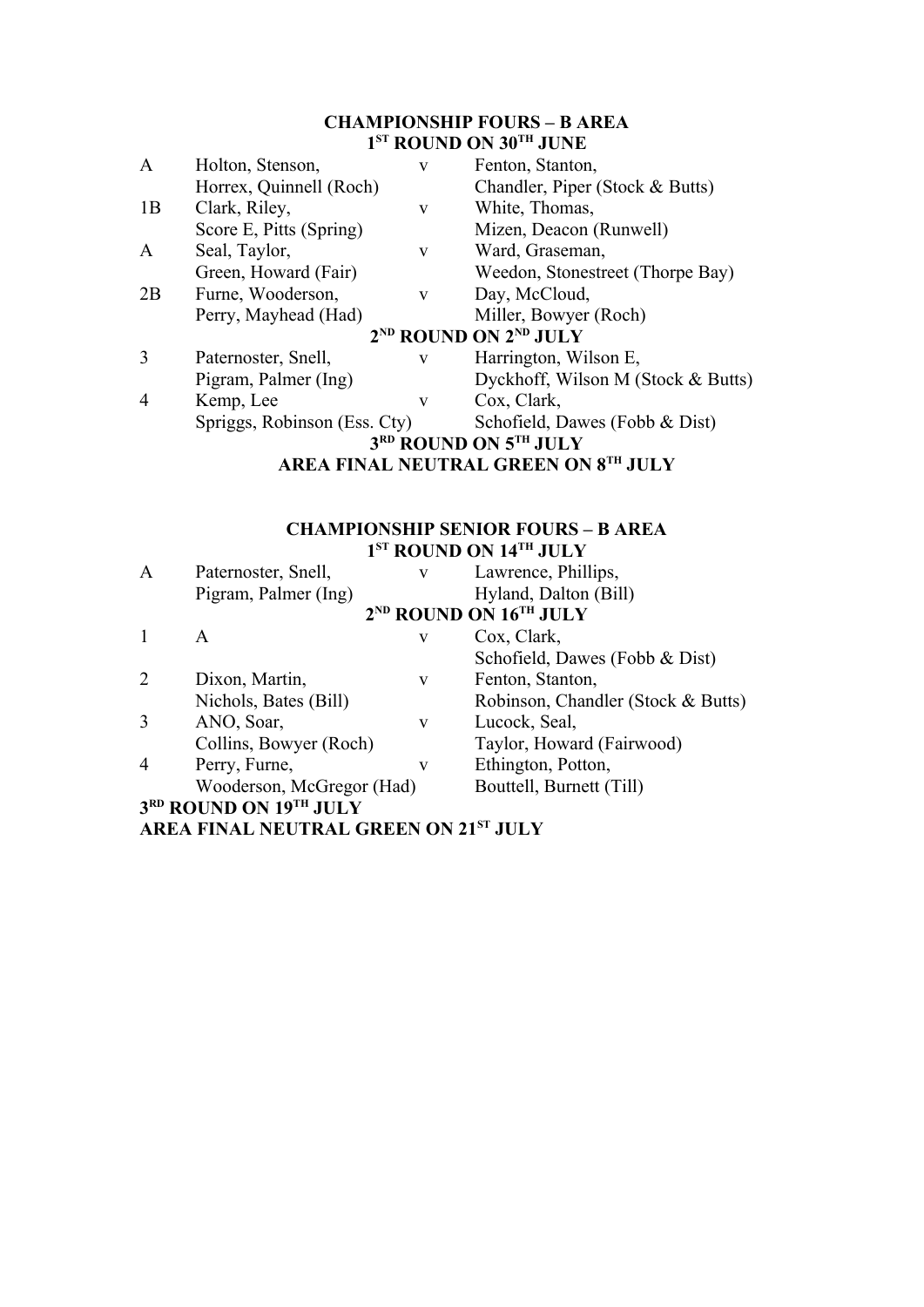## **B1 AREA – UNBADGED SINGLES 1 ST ROUND BY 31ST MAY**

| A                                                                        | Colwell (Springhouse)                          | V | Wilson (Burnham H)  |  |
|--------------------------------------------------------------------------|------------------------------------------------|---|---------------------|--|
| 1B                                                                       | Norfolk (Burnham H)                            | V | Knight (Corr)       |  |
| A                                                                        | Palmer (Ing)                                   | v | Butler (Bill)       |  |
| 2Β                                                                       | Groves (Carreras)                              | V | White (Runwell)     |  |
| Α                                                                        | Freeman (Springhouse)                          | V | Nichols (Bill)      |  |
| 3B                                                                       | Clark (Fobb & Dist)                            | v | Hammond (Burnham H) |  |
|                                                                          | 2 <sup>ND</sup> ROUND BY 14 <sup>TH</sup> JUNE |   |                     |  |
| 4                                                                        | Mizen (Runwell)                                |   | Dalton (Bill)       |  |
| 3 <sup>rd</sup> ROUND BY 28 <sup>th</sup> JUNE<br>4TH ROUND BY 12TH JULY |                                                |   |                     |  |
| AREA FINAL NEUTRAL GREEN BY 26TH JULY 1 v 2                              |                                                |   |                     |  |

#### **B1 AREA – UNBADGED PAIRS 1 ST ROUND BY 31ST MAY**

| A  | Parratt, Turley (Carr)     | V | White, Mizen (Runwell)           |
|----|----------------------------|---|----------------------------------|
| 1B | Norfolk, Hammond (Burn)    | V | Snell, Palmer (Ing)              |
| A  | Ethington, Bouttell (Till) | V | Fenton, Stanton (Stock & Butts)  |
| 2B | Dixon, Nichols (Bill)      |   | $Cox$ , Clark (Fobb & Dist)      |
|    |                            |   | $2^{ND}$ ROUND BY $14^{TH}$ JUNE |
| 3  | Groves, Tasker (Carr)      | V | Wilson, Reynolds (Burnham H)     |
| 4  | Dalton, Hyland (Bill)      |   | Roast, Colwell (Spring)          |
|    | 3RD ROUND BY 28TH JUNE     |   | 4TH ROUND BY 12TH JULY           |
|    |                            |   | $\mathbf{r}$                     |

**AREA FINAL NEUTRAL GREEN BY 26TH JULY 1 v 2**

## **B1 AREA – CHAMPIONSHIP SINGLES 1 ST ROUND ON 14TH MAY**

| A                                          | Butler (Bill)           | v | Pearce (Wickford)                 |
|--------------------------------------------|-------------------------|---|-----------------------------------|
| 1B                                         | Riley (Spring)          | v | Dalton (Bill)                     |
|                                            |                         |   | 2 <sup>ND</sup> ROUND ON 17TH MAY |
| 2                                          | Schofield (Fobb & Dist) | v | Score E (Spring)                  |
| 3                                          | Hyland (Bill)           | v | Huggins (Runwell)                 |
| $\overline{4}$                             | Lowe (Spring)           | v | Hood (Burnham H)                  |
|                                            | 3RD ROUND ON 19TH MAY   |   | 4TH ROUND ON 21ST MAY             |
| AREA FINAL NEUTRAL GREEN ON 24TH MAY 1 v 2 |                         |   |                                   |

## **B1 AREA – CHAMPIONSHIP PAIRS 1 ST ROUND ON 28TH MAY**

| A              | Paternoster, Palmer (Ing)                  |              | Pitts, Score E (Spring)                       |
|----------------|--------------------------------------------|--------------|-----------------------------------------------|
|                |                                            |              | 2 <sup>ND</sup> ROUND ON 1 <sup>ST</sup> JUNE |
|                |                                            | V            | Wilson, Reynolds (Burn H)                     |
| 2              | Foster, Baker (Runwell)                    | $\mathbf{V}$ | Riley, Lowe (Spring)                          |
| 3              | Hood, Bradley (Burn H)                     | $\mathbf{V}$ | Fenton, Chandler (Stock)                      |
| $\overline{4}$ | Harrington, Wilson E (Stock) v             |              | Schofield, Dawes (Fobb & Dist)                |
|                | 3RD ROUND ON 4TH JUNE                      |              | 4 <sup>TH</sup> ROUND ON 7TH JUNE             |
|                | AREA FINAL NEUTRAL GREEN ON 9TH JUNE 1 v 2 |              |                                               |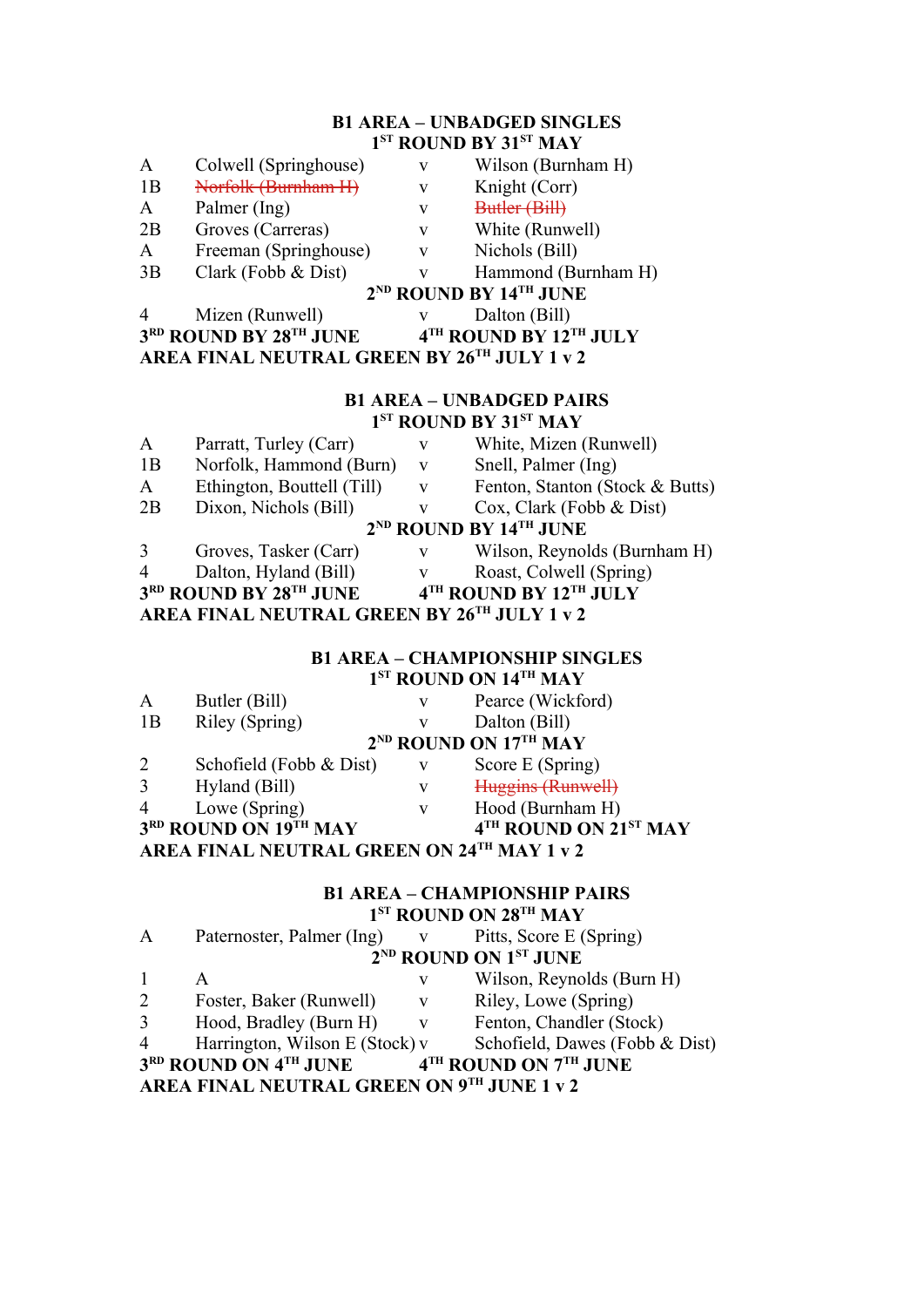# **B1 AREA – CHAMPIONSHIP TRIPLES 1 ST ROUND ON 14TH JUNE**

| $\mathbf{A}$ | White, Thomas, Mizen                           | $\mathbf{V}$ | Chandler, Fenton, White                        |
|--------------|------------------------------------------------|--------------|------------------------------------------------|
|              | (Runwell)                                      |              | (Stock)                                        |
| 1B           | Cox, Clark, Schofield                          | V            | Harrington, Wilson E, Poel                     |
|              | (Fobb & Dist)                                  |              | (Stock)                                        |
| A            | Etherington, Wallis-deGaray, v                 |              | Clark, Riley, Lowe                             |
|              | Smits (Till)                                   |              | (Spring)                                       |
| 2B           | Dixon, Martin, Nichols                         | V            | Petts, Foster, Baker                           |
|              | (Bill)                                         |              | (Runwell)                                      |
|              |                                                |              | 2 <sup>ND</sup> ROUND ON 16 <sup>TH</sup> JUNE |
| 3            | Paternoster, Pigram, Palmer v                  |              | Wilson, Norfolk, Hammond                       |
|              | $($ Ing $)$                                    |              | (Burnham Hill)                                 |
| 4            | Lawrence, Hyland, Dalton                       | $\mathbf{V}$ | Freeman, Score E, Pitts                        |
|              | (Bill)                                         |              | (Spring)                                       |
|              | 3 <sup>RD</sup> ROUND ON 21 <sup>ST</sup> JUNE |              | 4TH ROUND ON 23RD JUNE                         |
|              | AREA FINAL NEUTRAL GREEN ON 25TH JUNE 1 v 2    |              |                                                |

#### **B2 AREA – UNBADGED SINGLES 1 ST ROUND BY 31ST MAY**

| $\mathbf{A}$ | Poole (Sth Ben. & Canvey)                   | V | Naylor (Castle Point)                          |
|--------------|---------------------------------------------|---|------------------------------------------------|
| 1B           | Pegg (Hadleigh)                             | v | Simmonett (Prittlewell)                        |
| $\mathbf{A}$ | Hallam (Rayleigh)                           | V | Robinson (Essex County)                        |
| 2B           | Clifford (Hadleigh)                         | V | Foster (White Hall)                            |
|              |                                             |   | 2 <sup>ND</sup> ROUND BY 14 <sup>TH</sup> JUNE |
| 3            | Perry (Hadleigh)                            | V | Gough (Thorpe Bay)                             |
| 4            | Thompson (Prittlewell)                      | V | Taylor (White Hall)                            |
|              | 3RD ROUND BY 28TH JUNE                      |   | 4TH ROUND BY 12H JULY                          |
|              | AREA FINAL NEUTRAL GREEN BY 26TH JULY 1 v 2 |   |                                                |

#### **B2 AREA – UNBADGED PAIRS 1 ST ROUND BY 31ST MAY**

| $\boldsymbol{A}$                            | Hallam, Patient (Ray)         | V            | Taylor, Foster (White Hall)      |
|---------------------------------------------|-------------------------------|--------------|----------------------------------|
| 1B                                          | Caton, Walsingham (Hock)      | $\mathbf{V}$ | Carrington, Burridge (White H)   |
|                                             |                               |              | $2^{ND}$ ROUND BY $14^{TH}$ JUNE |
| 2                                           | Clifford, Pegg (Had)          | V            | Thompson, Simmonett (Pritt)      |
| 3                                           | Robinson, Spriggs (Ess Cty) v |              | Gough, Arnell (Thorpe Bay)       |
| $\overline{4}$                              | Perry, Mayhead (Had)          | V            | Naylor, Counter (Castle Pt)      |
|                                             | 3RD ROUND BY 28TH JUNE        |              | 4TH ROUND BY 12TH JULY           |
| AREA FINAL NEUTRAL GREEN BY 26TH JULY 1 v 2 |                               |              |                                  |